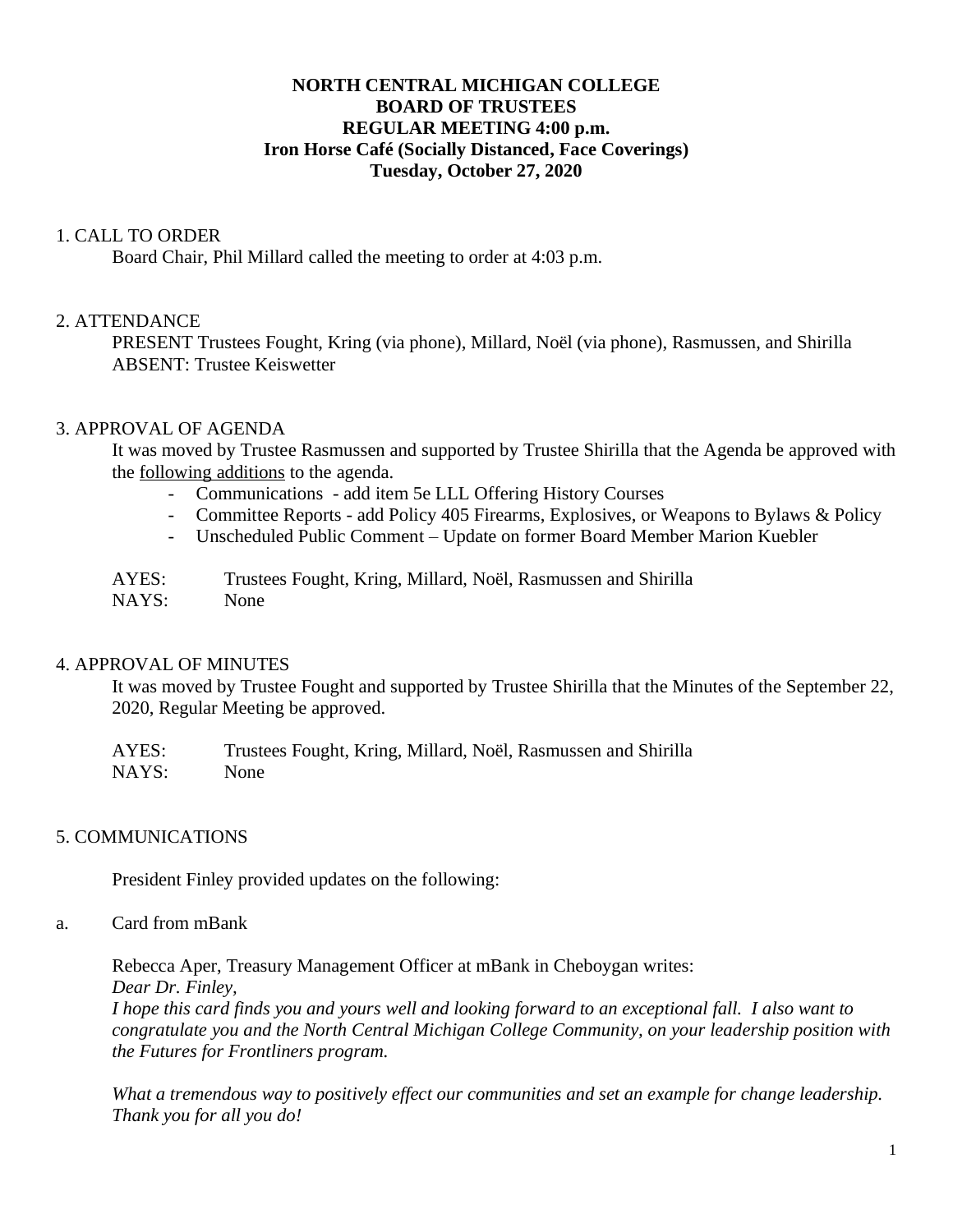*Warm Regards - Rebeca A.*

b. Jack Postle Column

The Petoskey News shared the following article titled "Quiet and remarkable": *We should all mourn the loss of Jack Postle, 91, who died in South Carolina. Jack moved to Petoskey in 1960 to become the first OB/GYN at Burns Clinic, a position he held until 1991. It is fair to say his patients absolutely loved him as their physician.* 

*He was involved with many things over the years here - United Way, Planned Parenthood, the committee to buy the land where the high school and middle school now sit.* 

*He also served on the board of trustees of North Central Michigan College, rising to board chair. As such he suggested the college reach out to the community and out of that grew the long-running lecture series.* 

*As the faculty sought to change the trimester system that had been in effect for years to semesters that got students out earlier so they could snag summer jobs, an effort met with resistance from college president Al Shankland, Jack looked down the board table and suggested that with months to go before the fall semester would commence, he was sure Al could come up with a semester calendar that would work for all parties. And thus it was changed.*

*The Postle family owned a parcel called "the farm" in Melrose Township which they donated to the Walloon Lake Land Trust as the Postle Preserve. In retirement Jack worked tirelessly for conservancies and trail organizations in South Carolina and wrote four books about the nature around him.* 

*If you didn't know him, you missed out on meeting a special man.*

c. Jay T. O'Neil Obituary

# Taken from the Petoskey News Review Obituary:

*Facing Little Traverse Bay, Jay Todd O'Neil passed away in his home on September 23, 2020. Jay became principal of Lincoln and Resort Elementary Schools. Prior to retiring, he was also principal at Ottawa Elementary School. Jay loved children. Not only his own, but the many he was principal of over the years.* 

*Jay was a strong supporter in the founding of North Central Michigan College and helped prepare classrooms in what was then known as the Old Sheridan School Building.* 

d. Marilyn Wilmot

## Taken from the Petoskey News Review Obituary:

*Marilyn Kay Wilmot, 76, of Kewadin passed away October 9, 2020. Marilyn received her nursing degree from the University of Michigan and Hurley School of Nursing and went on to earn her Masters in Nursing from Wayne State. She. taught Nursing for 20 years thru North Central Michigan College. Marilyn will be remembered for her love of flowers, amazing ability to teach, love of nursing and most of all her family. She was a wonderful wife, mother and grandmother and will be missed by all who knew her.*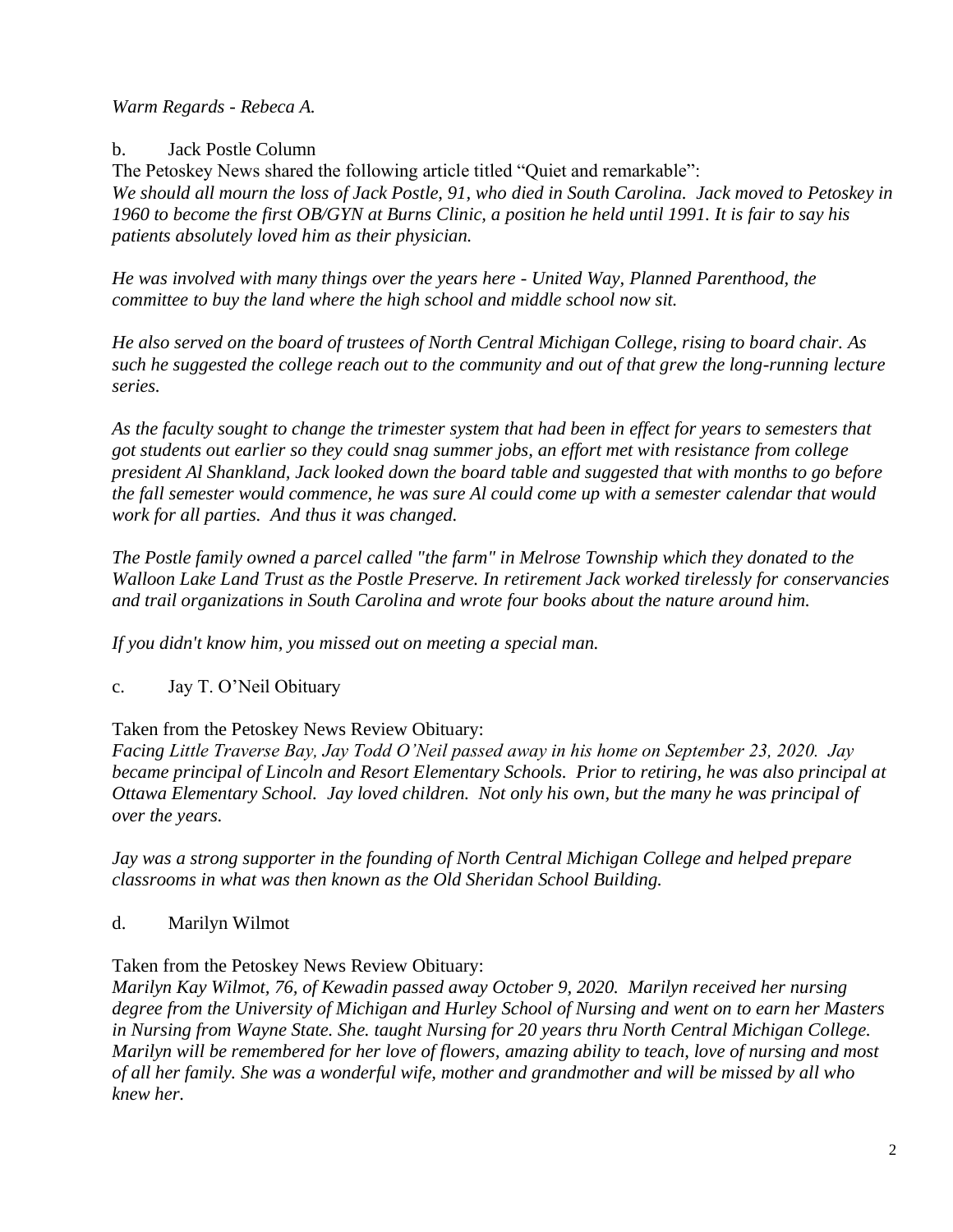e. LLL makes front page of Petoskey News Review.

On Friday October 23, 2020, Lifelong Learning (LLL) Club made the front page of the Petoskey News Review with a story about their upcoming History series.

Taken from the article written by Jillian Fellows:

*Curious to learn more about Petoskey's paranormal history? Or what caused the Edmund Fitzgerald to sink in Lake Superior? An upcoming series of history presentations offered by North Central Michigan College will explore these topics and more as part of its Lifelong Learning series.*

*"We launched this Lifelong Learning program a couple months ago, and actually we were working on it at the first of the year, but then we had to change direction just because we weren't able to get people here in person," said Christy Lyons, director of Corporate and Community Education for the college. "We've been offering a lot of programs online, partially in partnership with the University of Utah.* 

*We've got a ton of classes that they're offering that we can log into, but we wanted to add some local classes as well."*

*A list of Lifelong Learning classes is available to view at www.ncmclifelonglearning. com/events/, along with registration information.*

*"We did a nature series of classes and then we did an elder series of classes," Lyons said. "I guess this has just sort of turned into a history series of classes."*

*The upcoming history series, set to start on Oct. 29,has three free online presentations on Zoom. Participants need to register in advance.*

*Since Tuesday when the classes were announced, almost 100 people have registered for the Haunted Petoskey class, and around 50 for the Edmund Fitzgerald class.*

*The college is also working to plan a series in January called Fresh Start for 2021. "I'm trying to raise awareness of the Lifelong Learning program, so next year, when we really start getting into some more local classes, there will be a good contact list and a lot more awareness of the program," Lyons said.*

## 6. SCHEDULED PUBLIC COMMENT None.

## 7. FINANCIAL REPORT

Dr. Tom Zeidel, Interim Vice President for Finance & Facilities was asked by Trustee Fought to provide a financial report for September 2020. Tom certified that the financials from September 2020 are within the adopted tentative budget for 2020-21.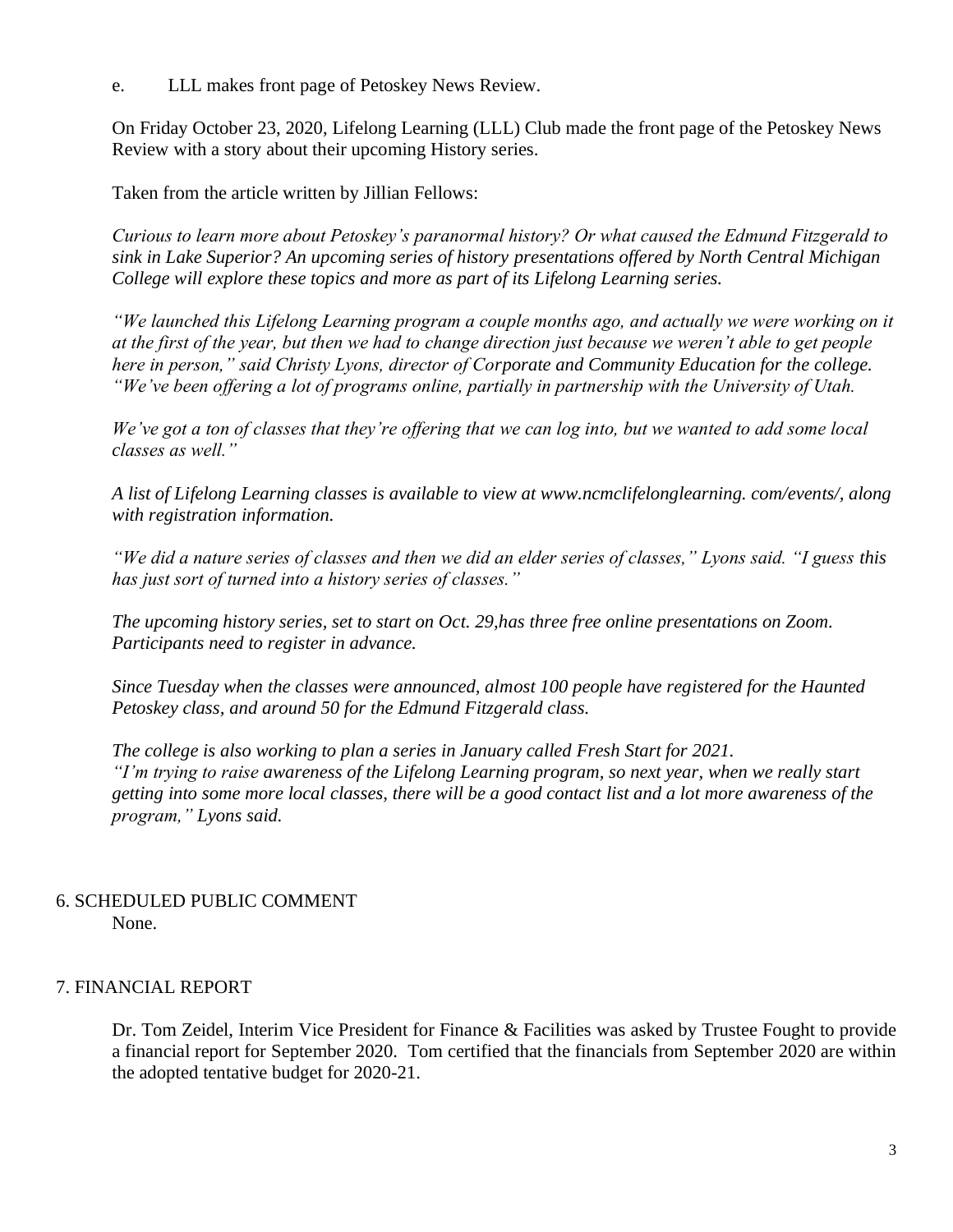It was moved by Trustee Fought and supported by Trustee Rasmussen that the financial report and statement of bills be accepted as submitted.

AYES: Trustees Fought, Kring, Millard, Noël, Rasmussen and Shirilla NAYS: None

# 8. PRESIDENTS REPORT

President Finley shared the following updates:

a. Campus COVID-19 Update

From the Campus COVID-19 update on Friday, October 23, 2020:

*We saw a significant uptick in the number of confirmed COVID-19 cases in Emmet County, with thirteen being reported. Please remain diligent in your efforts to minimize the risk of infection (social distancing, face-masking, hand washing, and health monitoring). Per established protocol, do stay home if you exhibit any COVID-19 symptoms. These steps to minimize the risk of infection are now more important than ever as inclement weather is now upon us, resulting in significantly increased indoor activity.*

*Each week information is being provided from the new Health Ticket System at the College, and we are pleased with how this system has worked thus far. Please also know that North Central's service area extends beyond that of the Health Department of Northwest Michigan. As such, the numbers reported in various categories may not perfectly align.*

*Should we be made aware of a COVID-19 situation on campus needing immediate action (i.e. an oncampus COVID-19 positive), we will communicate this information promptly. It is our sincere intention to hold safety paramount for all employees, while also endeavoring to maintain individual privacy.* 

b. AD/CL Building Renovation

On September 8, the AD/CL Building was opened to the campus community from the outside in, while the middle remains under construction. This approach enabled many existing classrooms and a few which were renovated to be used for the Fall 2020 semester. It is planned that the Foundation will move into the AD/CL Building come mid-November, followed by the Business Office and First Stop a few weeks later. It is planned that passage through the middle of the building will reopen prior to Thanksgiving, which will complete Phase I of the project. Phase II construction (the Addition) will continue thru April 2021.

c. Five-Year Capital Outlay

The Five-Year Capital Outlay Plan provides state policymakers with the most current information available on institutional priorities and needs. This Plan should be revised as appropriate and approved annually by the institution's governing body.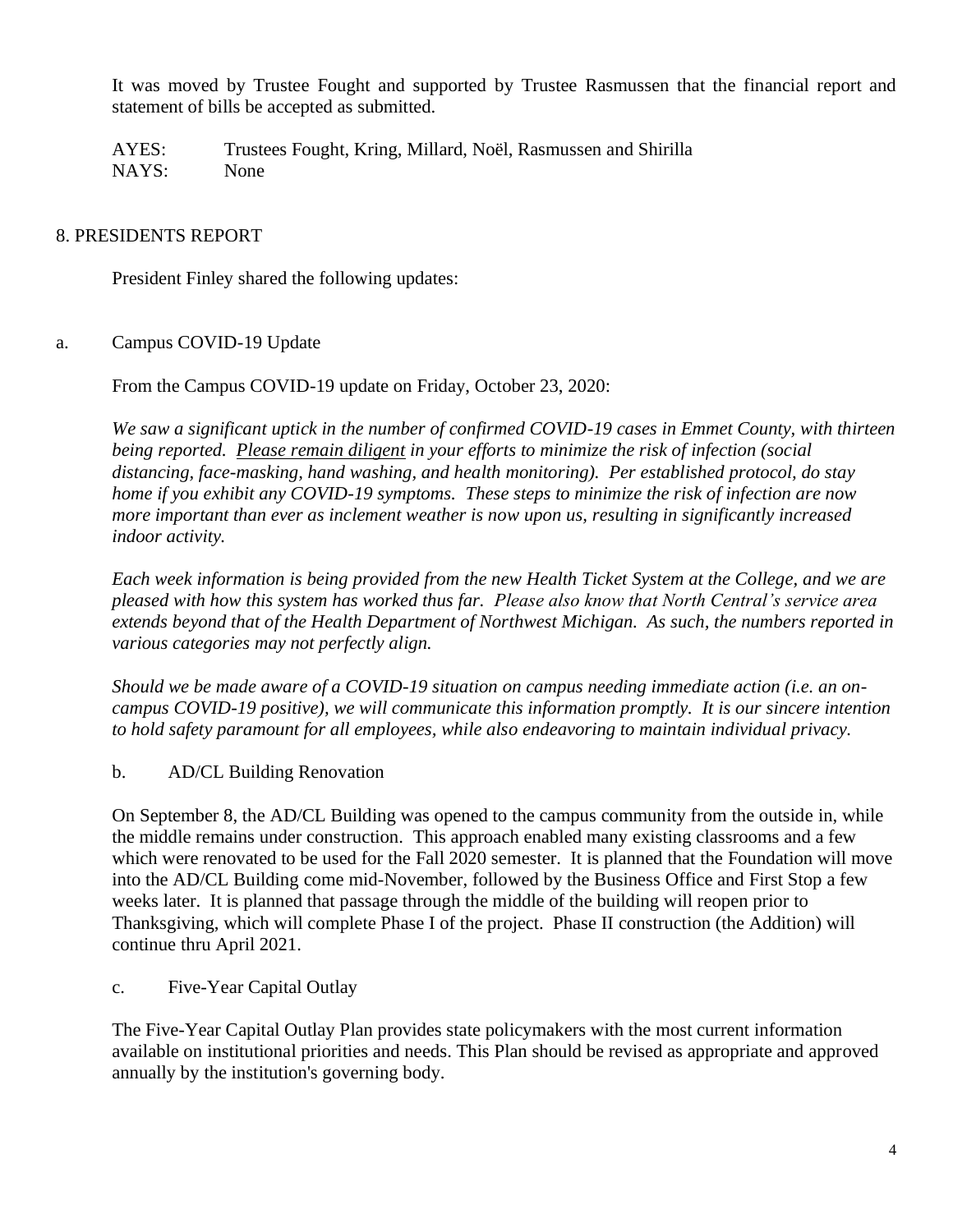The Plan evaluates all capital priorities in light of current programming efforts, anticipated programming changes, and the current capital base. Per Department of Technology, Management, and Budget (DTMB) instructions, the Five-Year Capital Outlay Plan should cover fiscal year 2022 through fiscal year 2026 at a minimum. It is to include both self-funded projects and those in which future state cost participation may be requested.

DTMB has developed a set of minimum criteria the comprehensive planning documents are to incorporate. These criteria are: Mission, Instructional Programming, Staffing and Enrollment, Facility Assessment, and Implementation Plan.

d. HLC Distance Learning Application Update

Per Provost Olson, the Higher Learning Commission (HLC) Substantive Change Application for Distance Learning (Online) Approval was submitted on October 9, 2020 and successfully received. Securing HLC approval will enable North Central to deliver entire academic programs to learners in Northern Michigan and beyond in this mode. Further, such approval is required by HLC after January 1, 2021.

I commend North Central faculty, both full-time and part-time, for their diligence in completing the necessary training and building online course shells that pass muster, so as to meet HLC expectations. The work of both Melanie Leaver and Pete Olson to prepare this application is to be commended. Each has worked in earnest to position North Central for success over the past five year with significant upgrades to online pedagogy and student supports. In addition, IT Department staff have provided a reliable network and access to BrightSpace software, so that remote students might learn via this mode. The entire campus (Student Services, Library, Learning Support Services, etc.) has pulled together to take this important next step to best serve our learners

e. Bear River Foot Bridge

Taken from Petoskey News Review article written by William T. Perkins: *Petoskey officials have given the go-ahead on a long-awaited project that will reroute two major state and national nature trails through North Central Michigan College's nature area.* 

*Petoskey's parks and recreation department has been in talks for more than four years to build a pedestrian bridge across Bear River between Howard Street and McDougal Road. North Central Michigan College, the Michigan Department of Natural Resources and North Country Trail As sociation are partners on the project, and a little less than 50 percent of the costs will be offset by a grant from the Natural Resources Trust Fund. Petoskey City Council members Monday approved a \$188,000 contract with a Lansing engineering firm to begin work on the project.* 

*"It really has taken a herculean effort from community and staff to get to this point," City manager Rob Straebel said. "This is going to be a great project and further enhance our nonmotorized trail and our ability to get around without a car, which is important to the residents and visitor to the city of Petoskey."* 

*The project, which has been on multiple previous parks and recreation master plans, has hit multiple snags since Petoskey conducted an initial engineering and installation study in 2016. Some early projections aimed to build the bridge in 2019. Petoskey approved an agreement with the state in June of that year, but had to secure an easement from the college before the state would let the process proceed.*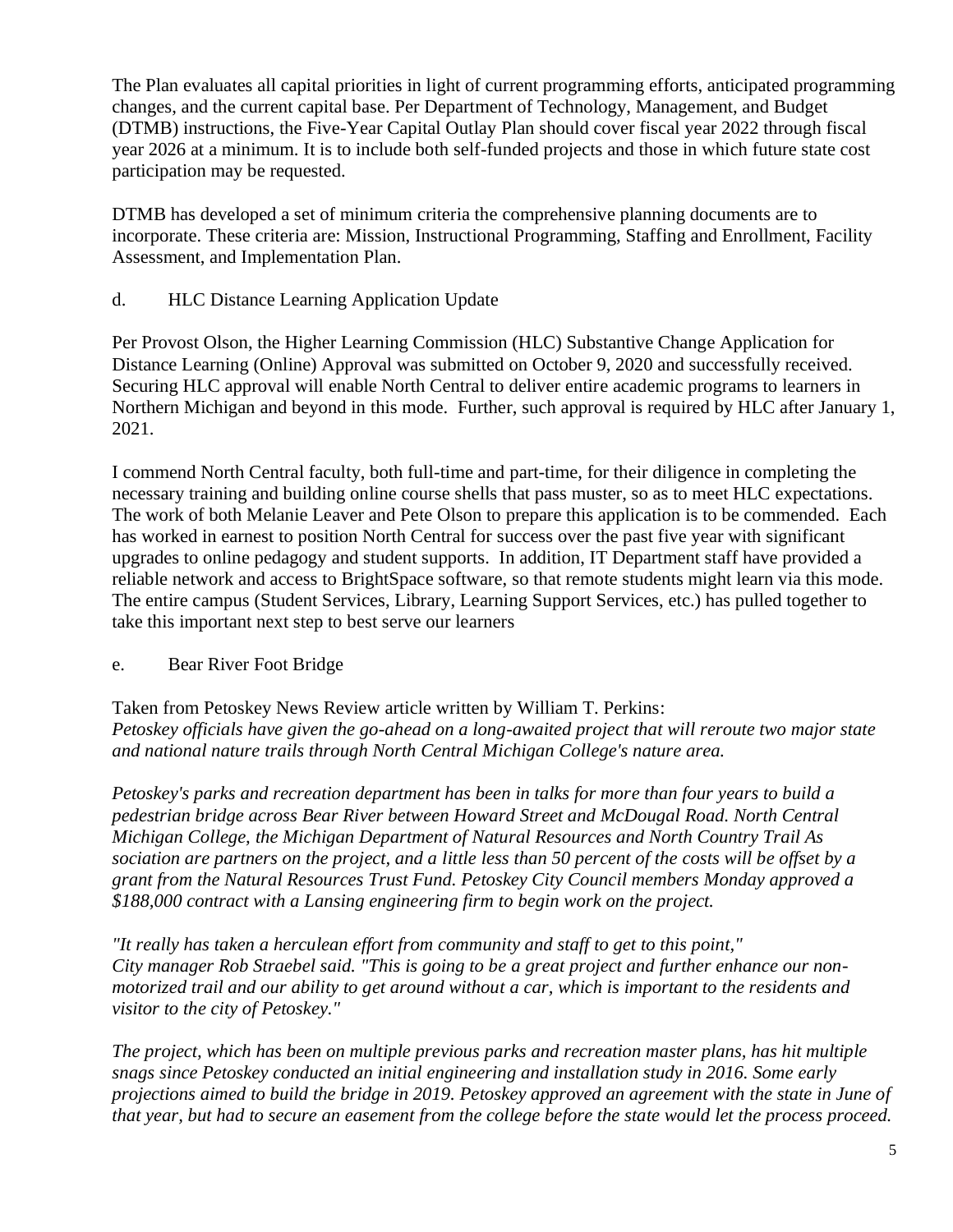*That requirement was fulfilled in March, but the state had to hold funding back amid budgetary restrictions arising from the COVID-19 pandemic. "I know we all look forward to cutting a ribbon down there and getting this open, because this is such an addition to what we already have," Petoskey Mayor John Murphy said.* 

*The 80-foot-long pedestrian bridge is part of an initiative to reroute Michigan's Iron Belle Trail and the North Country National Scenic Trail - which share a path in this area through more natural areas and away from busy streets. The project will connect the college's nature area to the River Road Sports Complex and offer a link between 4 1/2 miles of trails in Petoskey and an 8-mile trail system in Bear Creek Township.*

*"We are very excited to have this bridge moving forward," said Mary Campbell of the North Country Trail Association, Jordan Valley Chapter. "It's actually been decades in the process ... This will help us to facilitate getting 3 1/2 miles of trail off the local roads, so we greatly appreciate this."* 

### 9. COMMITTEE REPORTS

#### a. Finance & Facilities

On Tuesday, October 20, 2020, the Finance & Facilities Committee met to review the 2019-2020 Audit Results, the AD/CL Building Renovation, Staff Negotiations, Enrollment/Tuition and the September Financials. Additionally, the College's Auditors, Stephen Peacock and Joshua Sullivan from the Traverse City Rehmann office joined to review their report on the College's June 2020 financial statements.

i. 2019-2020 Audit Results

The bound report covers the combined financial statements of the College and the Foundation in compliance with US accounting principles. The auditors issued a clean opinion on those statements. Their opinion can be found on pages 13-14 of the bound report.

The other report is a letter describing the auditors' communication with the Board regarding various matters.

The auditors expressed concern about the level of cyber security and made general comments about how it could be strengthened.

The auditors will be issuing a separate report on student financial aid covering Pell Grant and other federal aid programs. The holdup on this report is the absence of federal reporting requirements which are still being drafted.

It was motioned by Trustee Fought and supported by Trustees Rasmussen and Kring that the auditors' report on the financial statements of North Central Michigan College for the year ended June 30, 2020 issued by Rehmann be accepted, and the financial statements contained in this report be published in the Petoskey News-Review.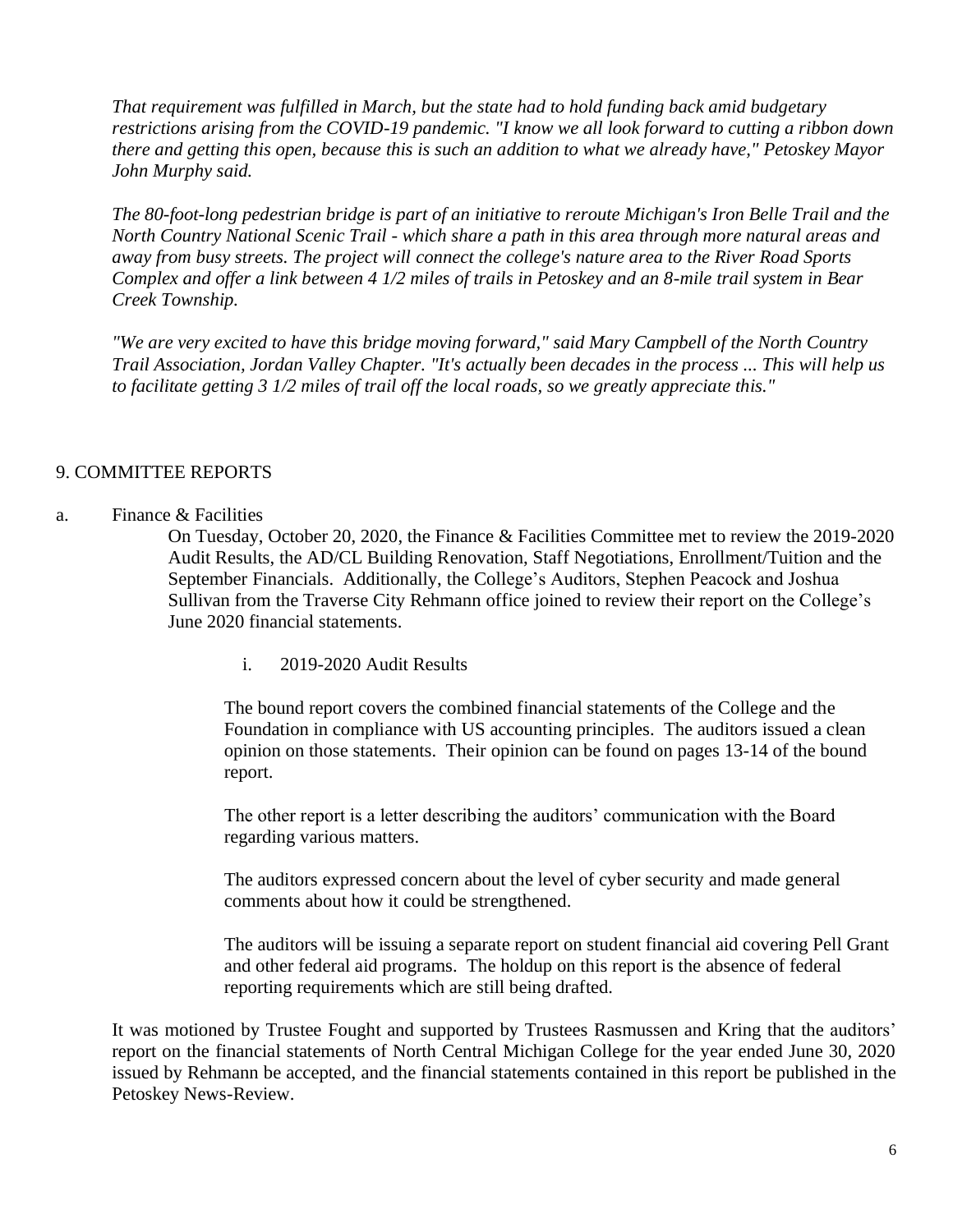b. Bylaws & Policy

On Tuesday, October 27, 2020, the Bylaws & Policy Committee met to consider revisions to North Central's Board Policy #406 Freedom of Assembly, to include the verbiage "peaceful", and to review proposed Board Policy #405 Firearms, Explosives, or Weapons. These revisions to our Board Policy will protect freedom of speech, as well as foster safety for our campus community.

It was motioned by Trustee Rasmussen and Supported by Trustee Fought that Board Policy 406 Freedom of Assembly revisions be accepted to include the verbiage 'peaceful'.

AYES: Trustees Fought, Kring, Millard, Noël, Rasmussen and Shirilla NAYS: None

It was motioned by Trustee Rasmussen and Supported by Trustee Fought that Board Policy 405 Firearms, Explosives, or Weapons revisions be accepted.

| AYES: | Trustees Fought, Kring, Millard, Noël, Rasmussen and Shirilla |
|-------|---------------------------------------------------------------|
| NAYS: | None                                                          |

c. Personnel

The Personnel Committee met on Monday, October 26, 2020 at 9:00am via Zoom to review recommendations to hire for the following three positions.

i. Director of Information Technology

Alex has an Associate's Degree from Mid-Michigan Community College in Baccalaureate Studies and a Bachelor of Science degree from Lake Superior State University in Liberal Studies with a concentration in Computer Science and Math. In addition, he has Master of Science degree from Michigan State University in Management, Strategy, and Leadership. Alex's employment experience includes working for nine years at Lake Superior State University in a variety of roles including Network Administrator. And, more recently, he has been working as an Information Technology Infrastructure Analyst for the State of Michigan.

The interview committee was impressed with Alex's higher education background; his master's degree work that focused on technology in education; and, his willingness to create good working relationships with technology users across campus. Alex will bring a high level of technological and communication skills to the position of Director of Information Technology.

It was motioned by Trustee Shirilla and Supported by Trustee Kring that the Board hire Alex Freds as the Director of IT, at a starting salary of \$85,500 per year, prorated effective Monday, November 9, 2020.

AYES: Trustees Fought, Kring, Millard, Noël, Rasmussen and Shirilla NAYS: None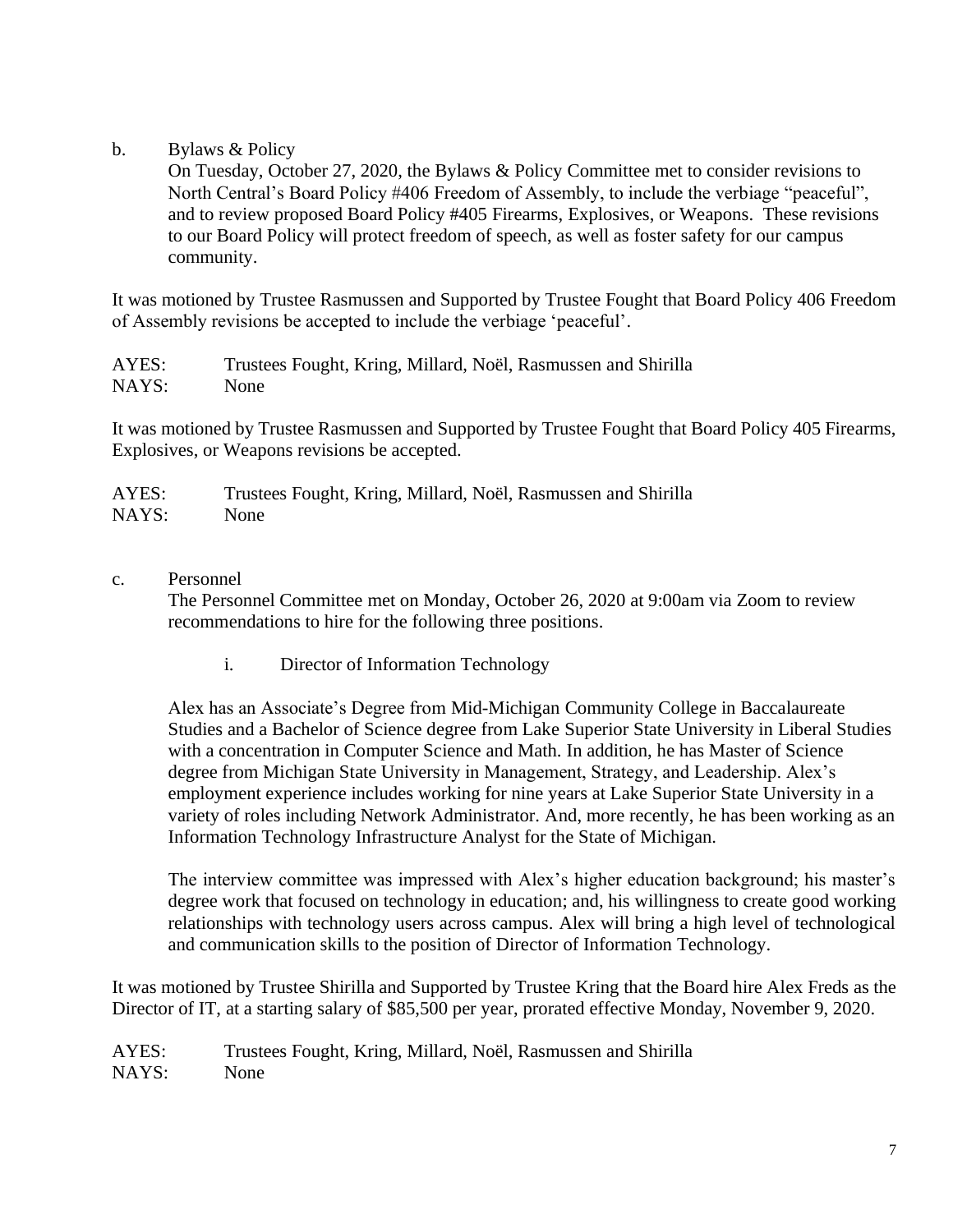ii. Institutional Research and Assessment Director

Mike has a Bachelor of Science degree from Michigan Tech University in Biomedical Engineering and a Master of Science degree from Wayne State University in Biomedical Engineering. His employment experience includes multiple positions at Beaumont Health System in Royal Oak, Michigan, since 2008 including Research Intern; Research Engineer I; and, Research Engineer II. In addition, he has been an Assistant Professor at Oakland University's William Beaumont School of Medicine mentoring and monitoring medical students in capstone research projects. Mike moved to the Petoskey area a year ago in conjunction with his wife's job relocation.

The interview committee was impressed with Mike's knowledge of multiple research tools and statistical software such as Microsoft Access, MATLAB, SPSS, and Sigmaplot. In addition, his professionalism and communication skills were clearly evident during the interview process.

It was motioned by Trustee Shirilla and Supported by Trustees Rasmussen and Fought that the Board hire Michael Kurdziel as the Institutional Research and Assessment Director, at a starting salary of \$67,000 per year, prorated effective Monday, November 2, 2020.

AYES: Trustees Fought, Kring, Millard, Noël, Rasmussen and Shirilla NAYS: None

iii. Marketing Specialist

There were seventeen applicants for the position. Five received initial zoom interviews with the selection committee, and the top two candidates were interviewed in-person. Ms. Hoogerhyde was selected for this position because of her strong marketing background, communication and project management skills, superior grasp of market research, higher education experience, strong social media skills and understanding of various aspects of digital marketing and analysis.

Ms. Hoogerhyde graduated Suma Cum Laude from Saginaw Valley State University, with a Bachelor of Business Administration (BBA) in Marketing Management. She has two published works in international research journals. Other experience includes being a Marketing Coordinator at both Petoskey Plastics and Shanty Creek Resorts and a Marketing Assistant at Aramark University Center, which augments Ms. Hoogerhyde's experience – having worked with area universities.

It was motioned by Trustee Shirilla and Supported by Trustees Noël and Kring that the Board hire Michaela Hoogerhyde as the Marketing Specialist, at a starting salary of \$51,000 per year, prorated effective Monday, November 16, 2020.

AYES: Trustees Fought, Kring, Millard, Noël, Rasmussen and Shirilla NAYS: None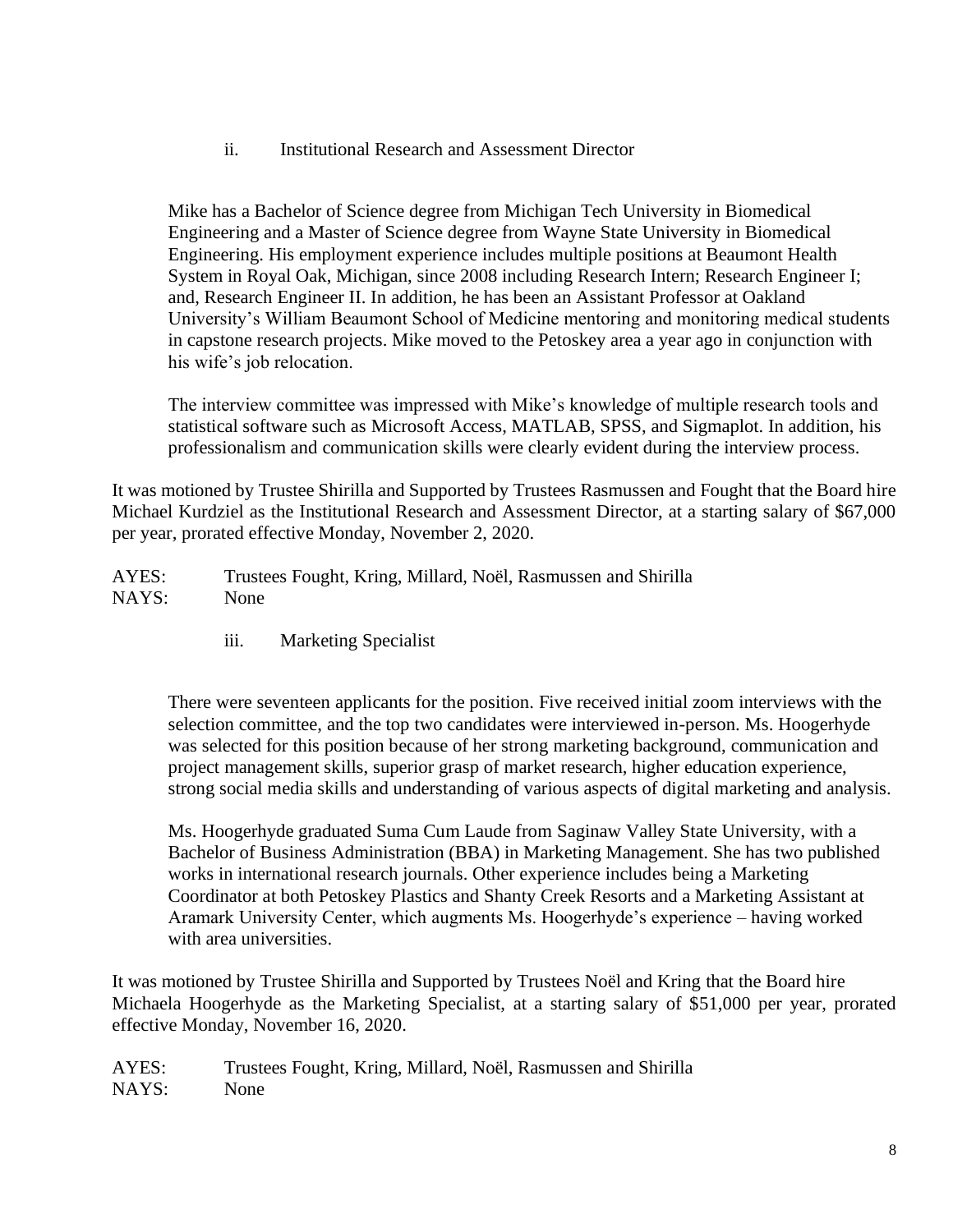Trustee Shirilla added that the financials were reviewed and these were budget neutral hires.

# 10. OLD BUSINESS

None.

## 11. NEW BUSINESS

Trustee Millard confirmed that quorum was available for the November 24<sup>th</sup>, 2020 and December 22<sup>nd</sup>, 2020 Board Meetings. The Board confirmed that these two dates would remain as scheduled.

# 12. STUDENT SUCCESS

a. North Central Cross-Country Team takes 1st in Bay College Invitational

President Finley provided an update on the North Central Cross-Country Teams season.

The North Central Women's Cross-Country team secured their first team victory and individual meet championship on Saturday at the Bay College Invitational in Gladstone, MI. North Central's runners took the top 3 spots to secure the team win, led by Charlevoix native, Hilary Way.

## Ashley Antonishen, Director of Athletics shared:

*On a cold and windy race day, the NCMC women proved to be tough competitors both mentally and physically. Way crossed the 5K finish line to lead all runners with a time of 21:36, followed by Kenzie Haas at 22:26 (2nd place) and Korrie Haas at 24:02 (3rd place). Finishing in 8th place and helping secure the team win was Sydney Bess who posted a time of 31:34.* 

*The team took the top accolade home with a score of 25 points, followed by Bay College at 33, and Kirtland with 45. The team, in just its second year of existence has earned 2nd, 3rd and now 1 st place finishes in races against Michigan Community College varsity teams.* 

*Coach Anderson was pleased with his team's effort and had positive remarks following the event, "All four raced exceptionally well, particularly given the windy conditions. As a team, our focus has been on the importance of exceptional effort to meet challenges, even when doing so is not comfortable. I have no doubt these four women pushed themselves, gave their full effort, and met the challenge of this race. Their results speak for themselves."*

President Finley shared that they finished the season with the Trick or Trot at Nubs Nob. He personally participated in the event and commented on the final incline feeling higher than it was. It was a great event, there were roughly 15 people who participated and most, if not all were in costume.

President Finley plans to invite the team to share and celebrate their accomplishments at the November Regular Meeting.

## 13. UNSCHEDULED PUBLIC COMMENT